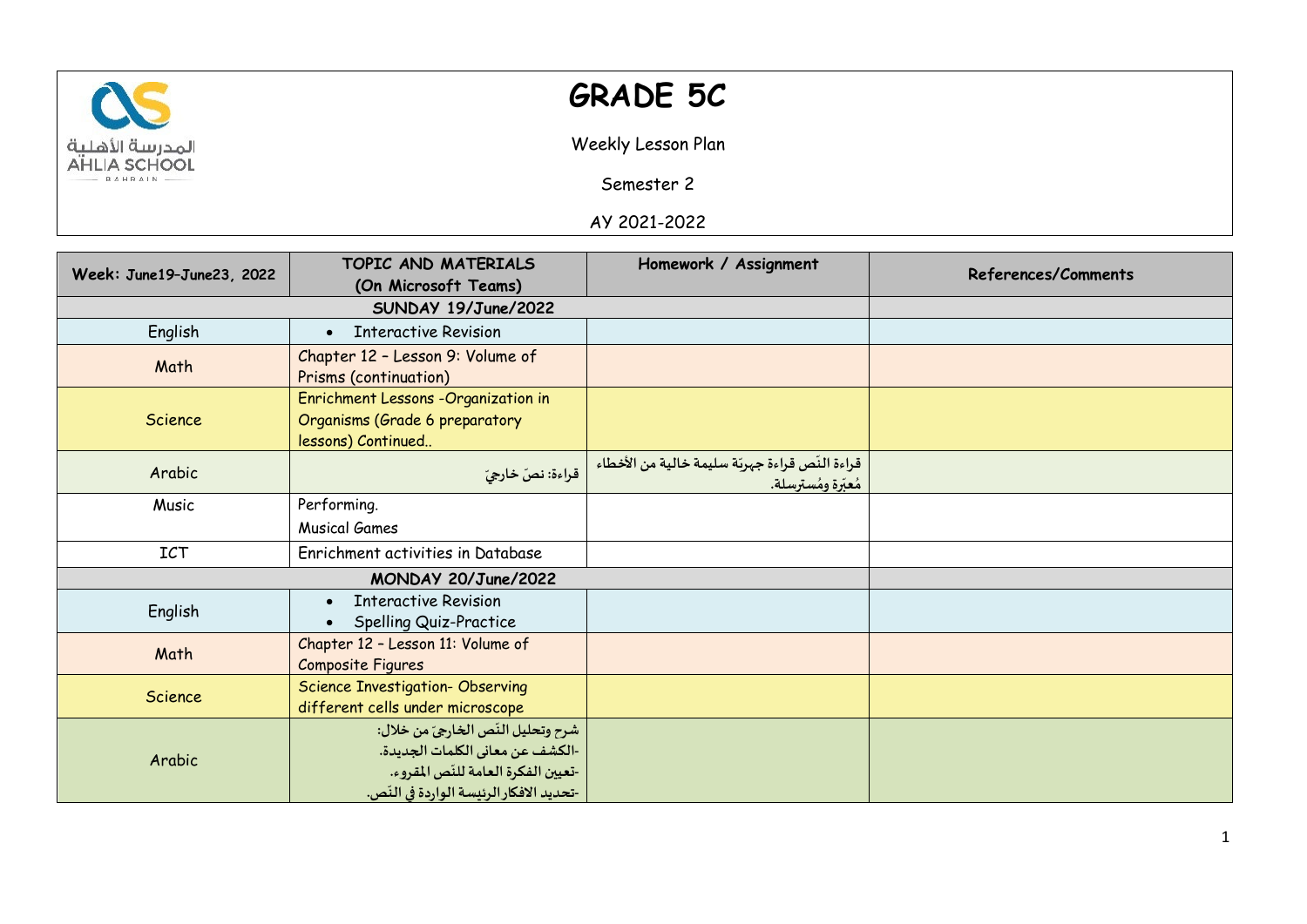| <b>Islamic Studies</b> | تلاوة القرآن الكريم                        |  |  |
|------------------------|--------------------------------------------|--|--|
|                        | (تلاوة سورة المدثر (الآيات 1-14            |  |  |
|                        | صفحة :19                                   |  |  |
| French                 | Révision                                   |  |  |
|                        | Les verbes du premier groupe               |  |  |
|                        | Les adjectifs démonstratifs                |  |  |
|                        | Small teacher                              |  |  |
|                        | TUESDAY 21/June/2022                       |  |  |
|                        | <b>Interactive Revision</b>                |  |  |
| English                | • Library                                  |  |  |
| Math                   | Chapter 12 - Lesson 11: Volume of          |  |  |
|                        | <b>Composite Figures (continuation)</b>    |  |  |
|                        | Enrichment Lessons Organization in         |  |  |
| Science                | Organisms - Cell organelles (Grade 6       |  |  |
|                        | preparatory lessons)                       |  |  |
| Arabic                 | مراجعة للقواعد النّحوية المدروسة مُسبقًا.  |  |  |
| P. E.                  | Fitness test                               |  |  |
| Social Studies         | أنشطة إثرائية                              |  |  |
| WEDNESDAY 22/June/2022 |                                            |  |  |
| English                | • Movie Day                                |  |  |
| Math                   | Chapter 12 - Lesson 12: Problem Solving    |  |  |
|                        | Strategy: Make a Model                     |  |  |
| Science                | <b>Enrichment Lessons Organization in</b>  |  |  |
|                        | Organisms - Comparing plant and            |  |  |
|                        | Animal cells (Grade 6 preparatory          |  |  |
|                        | lessons)                                   |  |  |
| Arabic                 | مراجعة للقواعد الإملائية المدروسة مُسبقًا. |  |  |
| P. E.                  | Fitness test                               |  |  |
| Art                    | Portrait                                   |  |  |
| THURSDAY 23/June/2022  |                                            |  |  |
| English                | • Movies Day                               |  |  |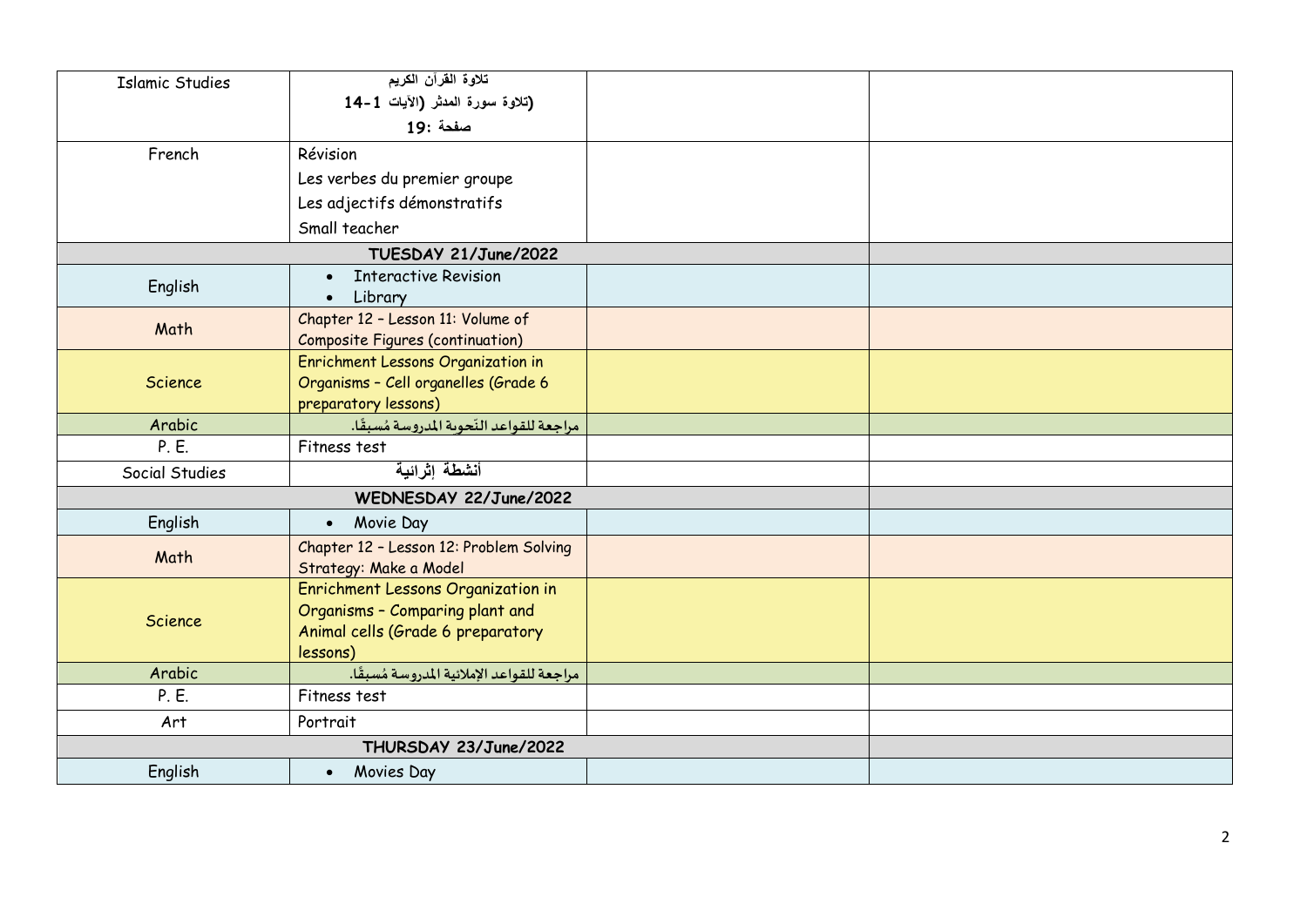| Math           | Chapter 12 - Lesson 12: Problem Solving<br>Strategy: Make a Model (continuation)                                                | "The future belongs"<br>to those who believe<br>in the beauty of<br>their dreams.<br>ELENOR ROOSEVELT<br>Love the Babble Beauty Team<br>$k = k$ |
|----------------|---------------------------------------------------------------------------------------------------------------------------------|-------------------------------------------------------------------------------------------------------------------------------------------------|
| <b>Science</b> | Enrichment Lessons Organization in<br>Organisms - Comparing plant and Animal<br>cells (Grade 6 preparatory lessons)<br>Revision |                                                                                                                                                 |
| Arabic         | توظيف تقنيات اللعب الرقمي في المُراجعة لفروع<br>مُختلفة من اللغة العربية.                                                       |                                                                                                                                                 |
| French         | Révision<br>Les verbes du premier groupe<br>Les adjectifs démonstratifs<br>Small teacher                                        | <b>Bonnes</b><br><i>Vacances!</i>                                                                                                               |